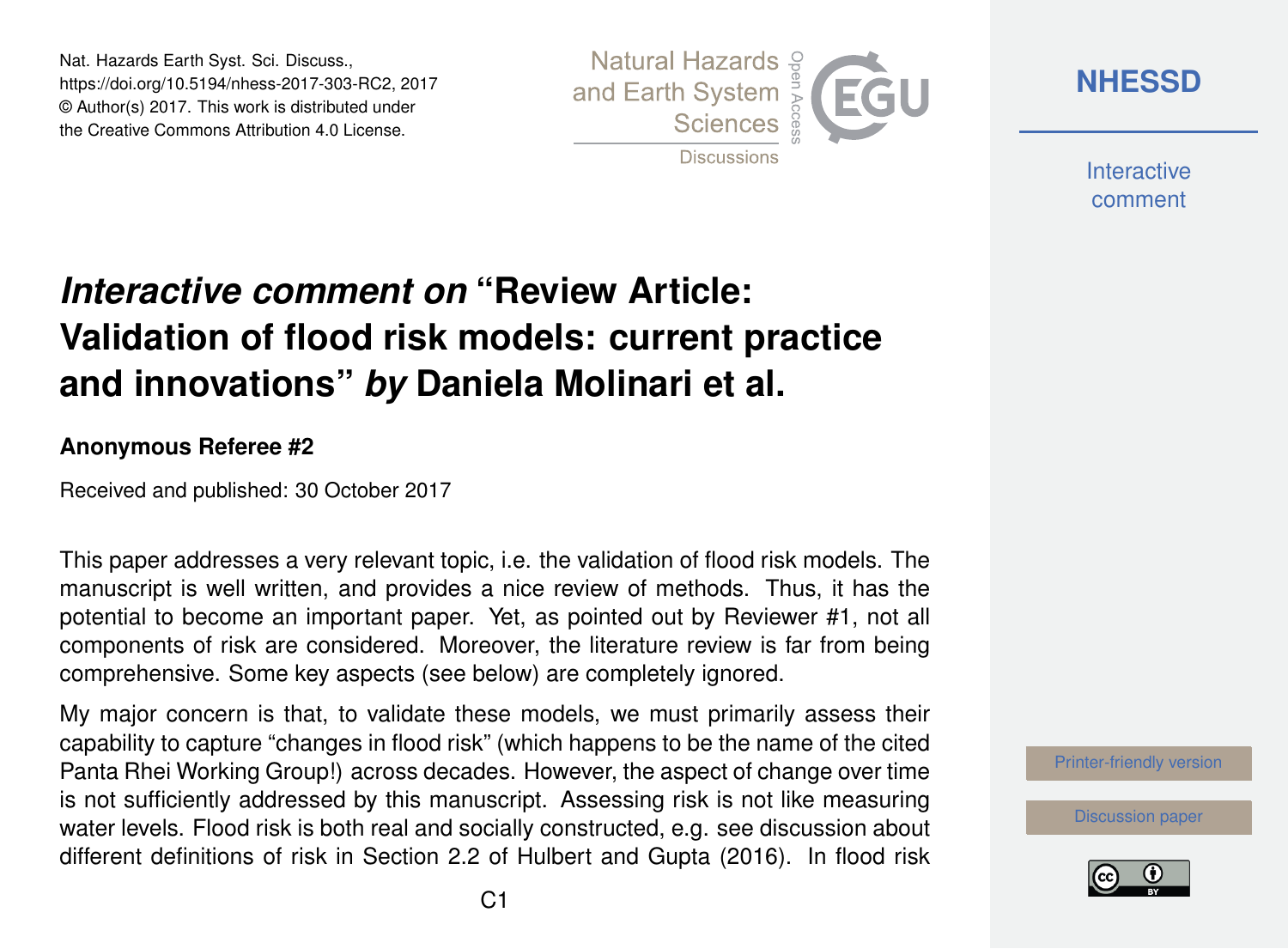modeling, assessing the direction of change is perhaps more important that estimating potential losses, which are highly uncertain anyway given the unpredictability of indirect and intangible losses.

The vast majority of flood risk models struggle in capturing the direction of change. This is mainly because they cannot capture changes in vulnerability, and often ignore feedback loops between social and hydrological components of risk. For instance, could any of these flood risk models capture the dynamics of flood losses in Bangladesh reported by Mechler and Bouwer (2015)? Moreover, flood risk assessments are often carried out to explore the effects of risk reduction measures. Can any of these models simulate the fact that structural protection measures reducing flood hazard often trigger a (more than expected) increase of exposure and vulnerability, as widely shown by the safe-development paradox (Kates et al., 2006)and shown with the catastrophic flooding events in New Orleans (2005) and Brisbane (2011)? What is the point of getting a precise and accurate number for a thing (risk) that is (at least partially) socially constructed, while being unable to assess whether risk will actually increase or decrease a decade after the introduction of flood protection measures?

I presume that the authors are aware that various models of human-flood interactions have been developed by several socio-hydrologists over the past five years. Some of these models have given promising results in capturing the direction of flood risk changes. Yet, they are completely ignored in this manuscript. Thus, I suggest a major revision of the manuscript to address the fundamental issue of how well flood risk models capture changes over decades.

**References** 

Kates, R.W., Colten C.E., Laska S., Leatherman S.P. (2006). Reconstruction of New Orleans after Hurricane Katrina: A research perspective. Proceedings of the National Academy of Science, 103(40):14653-14660.

Hurlbert, M. and Gupta, J. (2016). Adaptive Governance, Uncertainty, and Risk: Policy

**Interactive** comment

[Printer-friendly version](https://www.nat-hazards-earth-syst-sci-discuss.net/nhess-2017-303/nhess-2017-303-RC2-print.pdf)

[Discussion paper](https://www.nat-hazards-earth-syst-sci-discuss.net/nhess-2017-303)